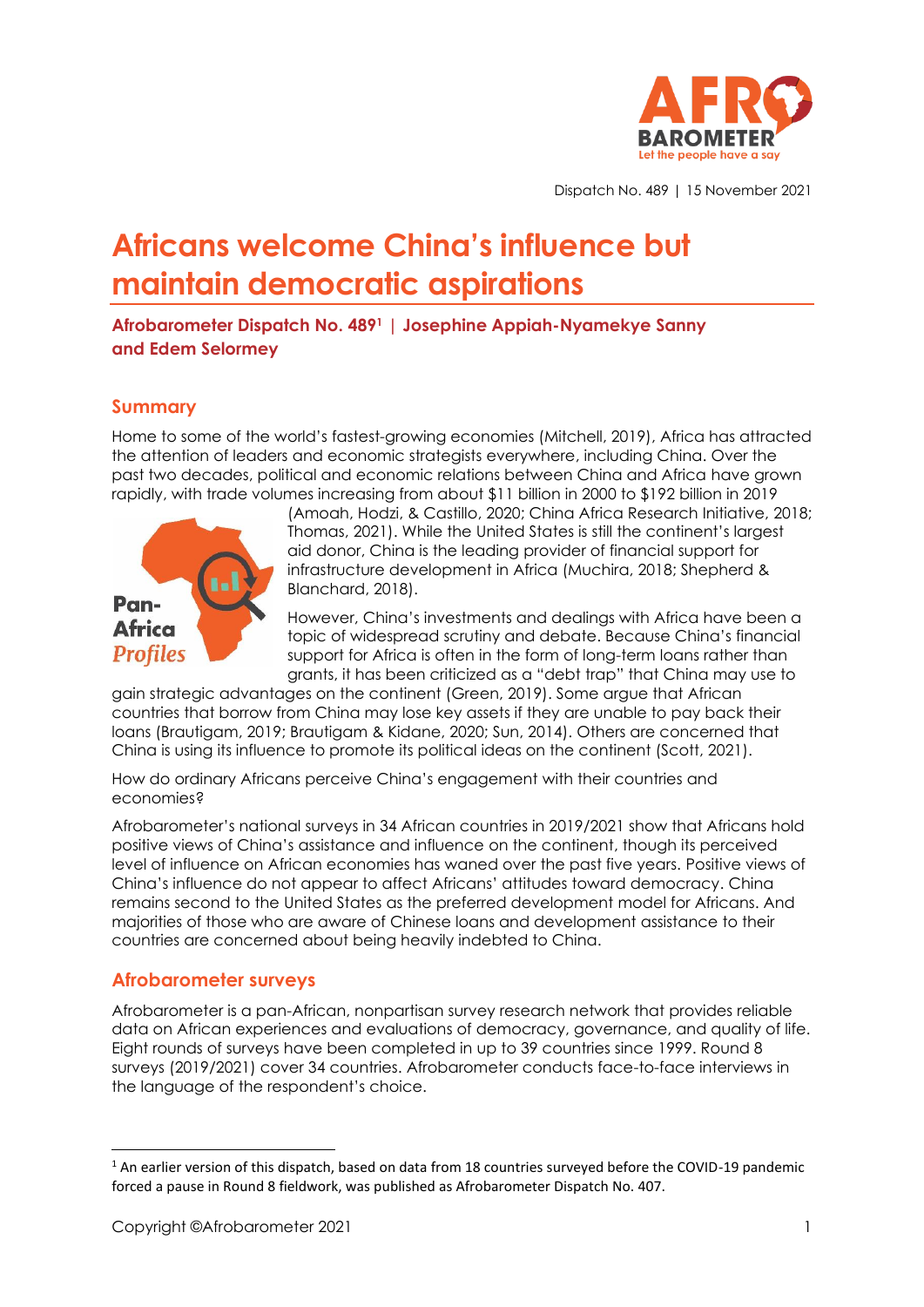

Afrobarometer conducts face-to-face interviews in the language of the respondent's choice with nationally representative samples that yield country-level results with margins of error of +/-2 to +/-3 percentage points at a 95% confidence level.

This 34-country analysis is based on 48,084 interviews (see Appendix Table A.1 for a list of countries and fieldwork dates). The data are weighted to ensure nationally representative samples. When reporting multi-country averages, all countries are weighted equally (rather than in proportion to population size). Due to rounding, reported totals may differ by 1 percentage point from the sum of sub-categories.

# **Key findings**

- On average across 34 countries, China trails the United States as Africans' preferred development model (33% vs. 22%), followed by South Africa (12%) and former colonial powers (11%).
	- o The United States ranks at the top in 23 of 34 surveyed countries, while China is No. 1 in five countries: Benin, Mali, Burkina Faso, Niger, and Botswana.
	- o While the overall averages have changed little over the past five years, some countries record substantial changes, including Benin (a 21-percentage-point increase in preference for China) and Liberia (an 18-point increase in preference for the United States).
- Almost two-thirds (63%) of Africans say the economic and political influence of China in their country is "somewhat positive" or "very positive," while only about one in seven (14%) consider it negative. Views on U.S. influence are almost identical (60% vs. 13%).
	- o On average across 30 countries surveyed in both 2014/2015 and 2019/2021, positive views of China's political and economic influence have not changed significantly.
- While a majority (59%) of Africans say China's economic activities in their country have "some" or "a lot" of influence on their economy, that proportion has declined sharply over the past five years (from 71%).
	- o Perceptions of Chinese influence declined in 24 countries, including huge drops in Sierra Leone (-37 percentage points), Zimbabwe (-29 points), Botswana (-24 points), Malawi (-21 points), Niger (-21 points), and Mali (-20 points).
- Among the 47% of African citizens who are aware of Chinese loans or development assistance to their country, a majority (57%) say their government has borrowed too much money from China.
- Views on whether China or the United States is preferable as a development model do not appear to affect Africans' support for democracy or democratic norms.
- Seven in 10 Africans (69%) say English is the most important international language for young people to learn. Only 3% prefer Chinese.

# **Best model for development**

Afrobarometer asks Africans which country provides the best model for the future development of their own country. As in the 2014/2015 survey (Lekorwe, Chingwete, Okuru, & Samson, 2016), China ranks second across 34 countries in 2019/2021, trailing the United States (22% vs. 33%) (Figure 1). About one in 10 respondents cite South Africa (12%) or their former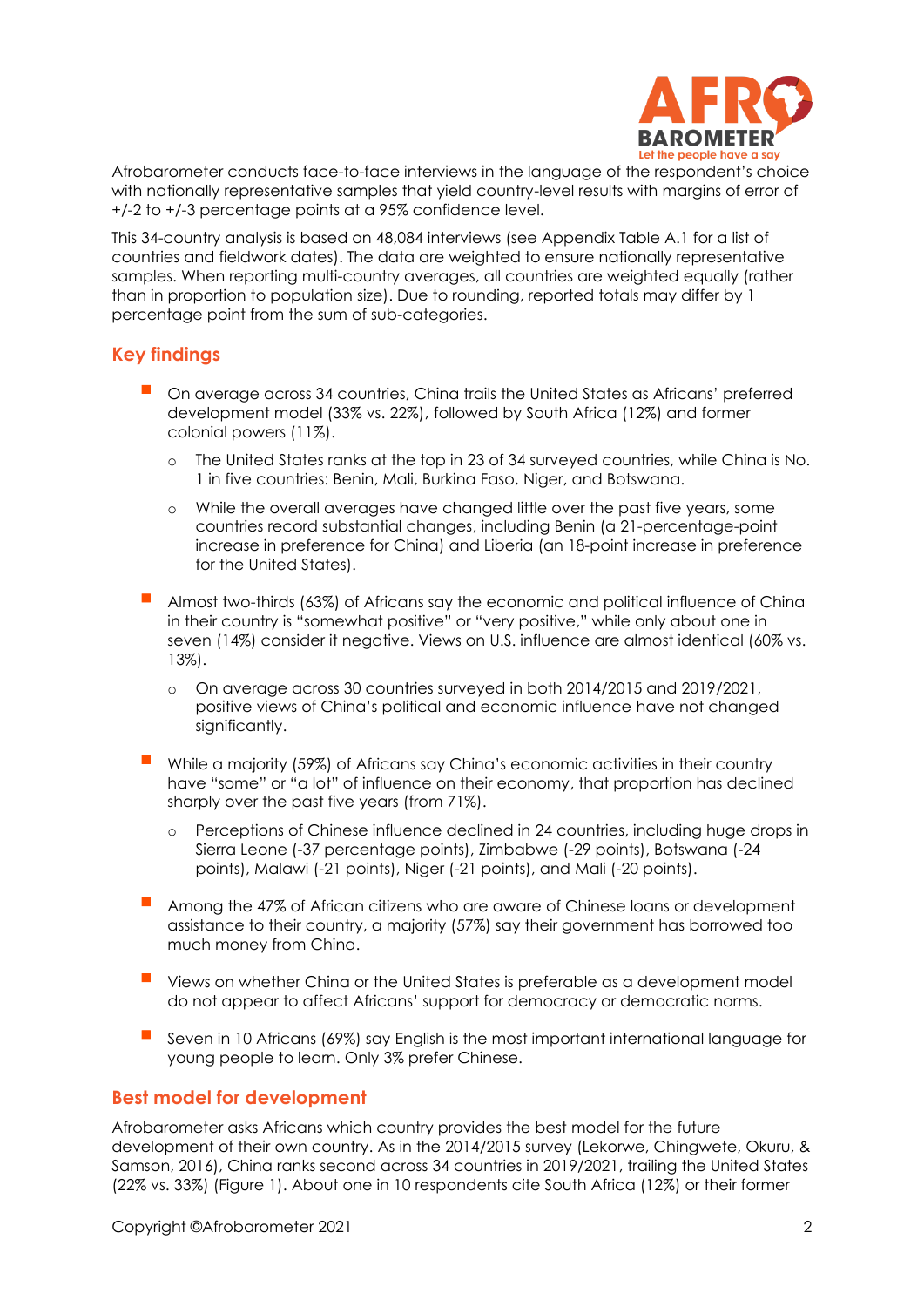

colonial power (Britain, France, Portugal, or Germany) (11%), while 7% say they should follow their own country's model.



**Figure 1: Best model for development** | 34 countries | 2019/2021

*Respondents were asked: In your opinion, which of the following countries, if any, would be the best model for the future development of our country, or is there some other country in Africa or elsewhere that should be our model?*

In 23 of the 34 countries, citizens prefer the U.S. model to China's, including large gaps in Liberia (77 percentage points), Sierra Leone (40 points), Morocco (34 points), Angola (28 points), Cabo Verde (27 points), the Gambia (24 points), and Zimbabwe (20 points) (Figure 2). China outstrips the United States in five of the 34 countries: Benin (by 23 percentage points), Mali (23 points), Burkina Faso (19 points), Niger (4 points), and Botswana (4 points). Tanzania, Senegal, Tunisia, Eswatini, Malawi, and Mozambique show equal preference for both models.

Given that China is the newcomer in this global competition, it is notable that younger Africans are more likely than their elders to favor the U.S. model (36% of those aged 18-25 vs. 26% of those over age 55), while regard for the Chinese model is fairly steady across all age groups (Figure 3). Men and women are equally likely to prefer the United States, but more men than women prefer China (25% vs. 19%). Respondents' education level and experience with poverty<sup>2</sup> seem to make only a modest difference in their preferred development model.

**<sup>2</sup>** Afrobarometer's Lived Poverty Index (LPI) measures respondents' levels of material deprivation by asking how often they or their families went without basic necessities (enough food and water, medical care, enough cooking fuel, and a cash income) during the preceding year. For more on lived poverty, see Mattes (2020).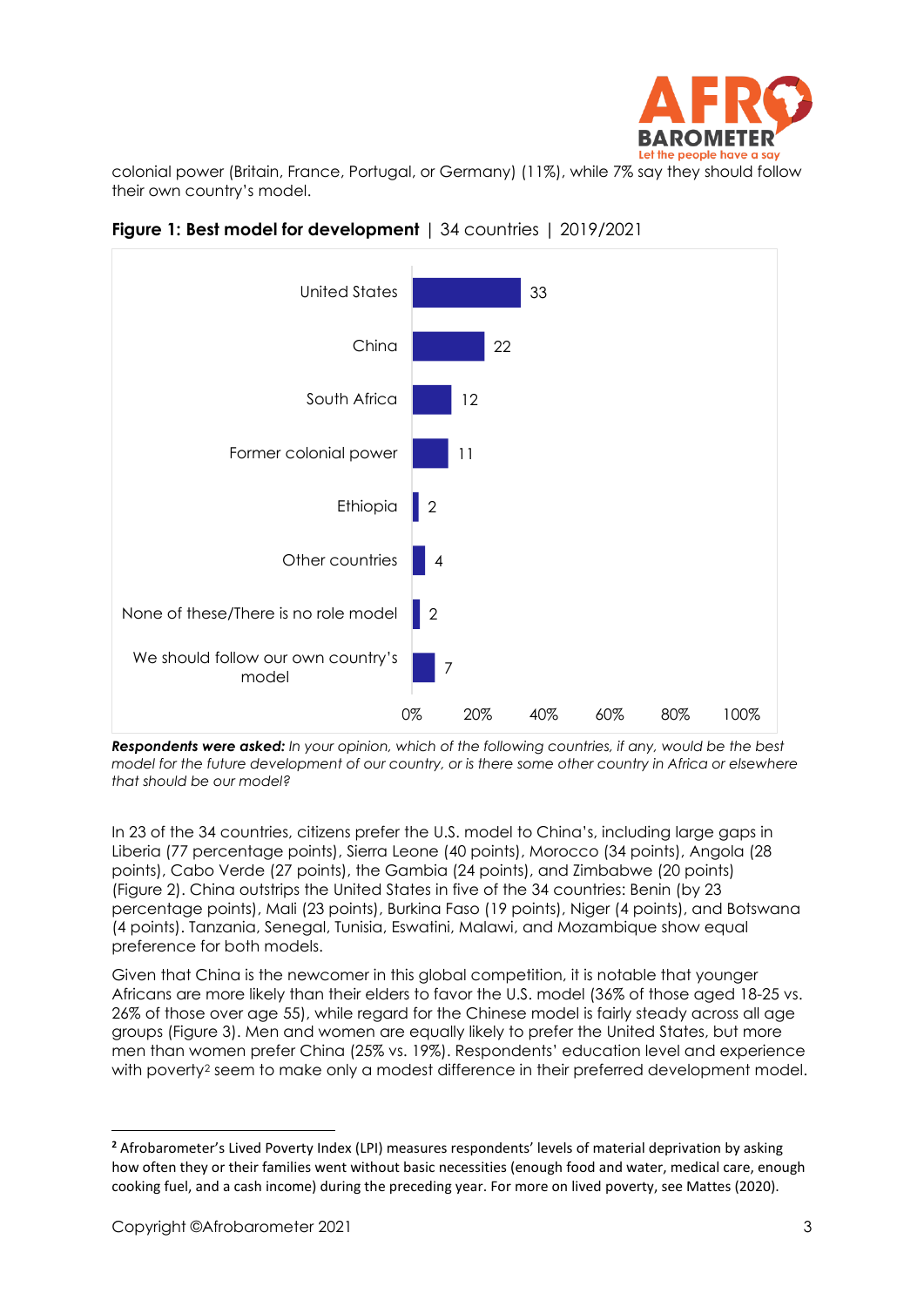



### **Figure 2: Best model for development: China vs. U.S.** | 34 countries | 2019/2021

*Respondents were asked: In your opinion, which of the following countries, if any, would be the best model for the future development of our country, or is there some other country in Africa or elsewhere that should be our model?*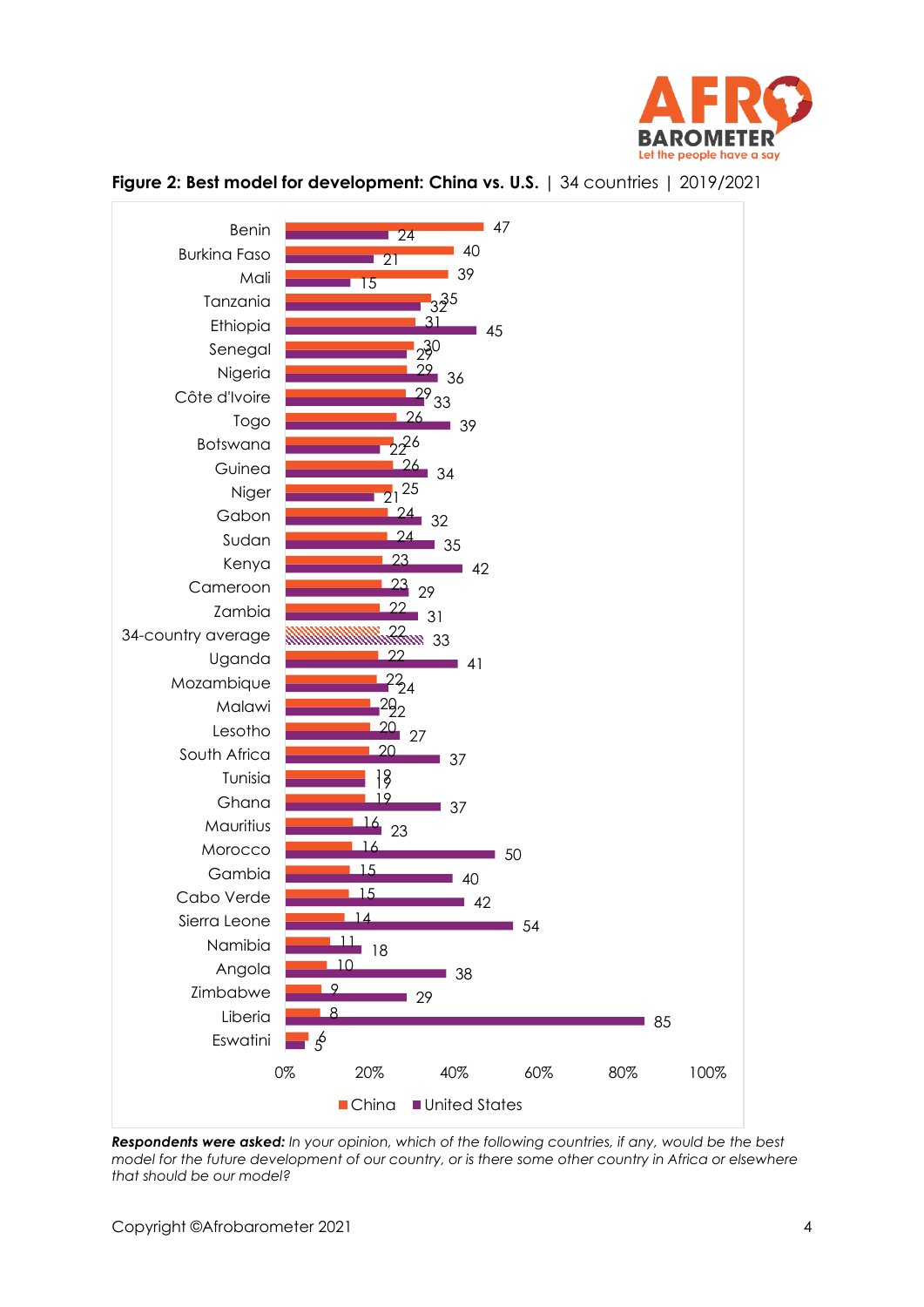



**Figure 3: Best model for development: China vs. U.S.** | by socio-demographic group | 34 countries | 2019/2021

*Respondents were asked: In your opinion, which of the following countries, if any, would be the best model for the future development of our country, or is there some other country in Africa or elsewhere that should be our model?*

On average across the 31 countries in which this question was asked in both 2014/2015 and 2019/2021, preferences for China and the United States as the best model for development remain largely unchanged, though the U.S. advantage increased marginally from 6 to 9 percentage points. A few countries, however, recorded substantial changes. Benin and Burkina Faso show increases of 21 and 20 percentage points, respectively, in preference for China, while Cameroon, Eswatini, and Liberia record significant decreases (-25, -17, and -17 percentage points, respectively) (Figure 4).

As for the U.S. model, preference doubled in Lesotho (from 14% to 27%) and increased sharply in Liberia (by 18 percentage points), Morocco (+16 points), and Sierra Leone (+11 points) while decreasing in nine other countries, including Eswatini (-15 points) and Cabo Verde (-10 points) (Figure 5).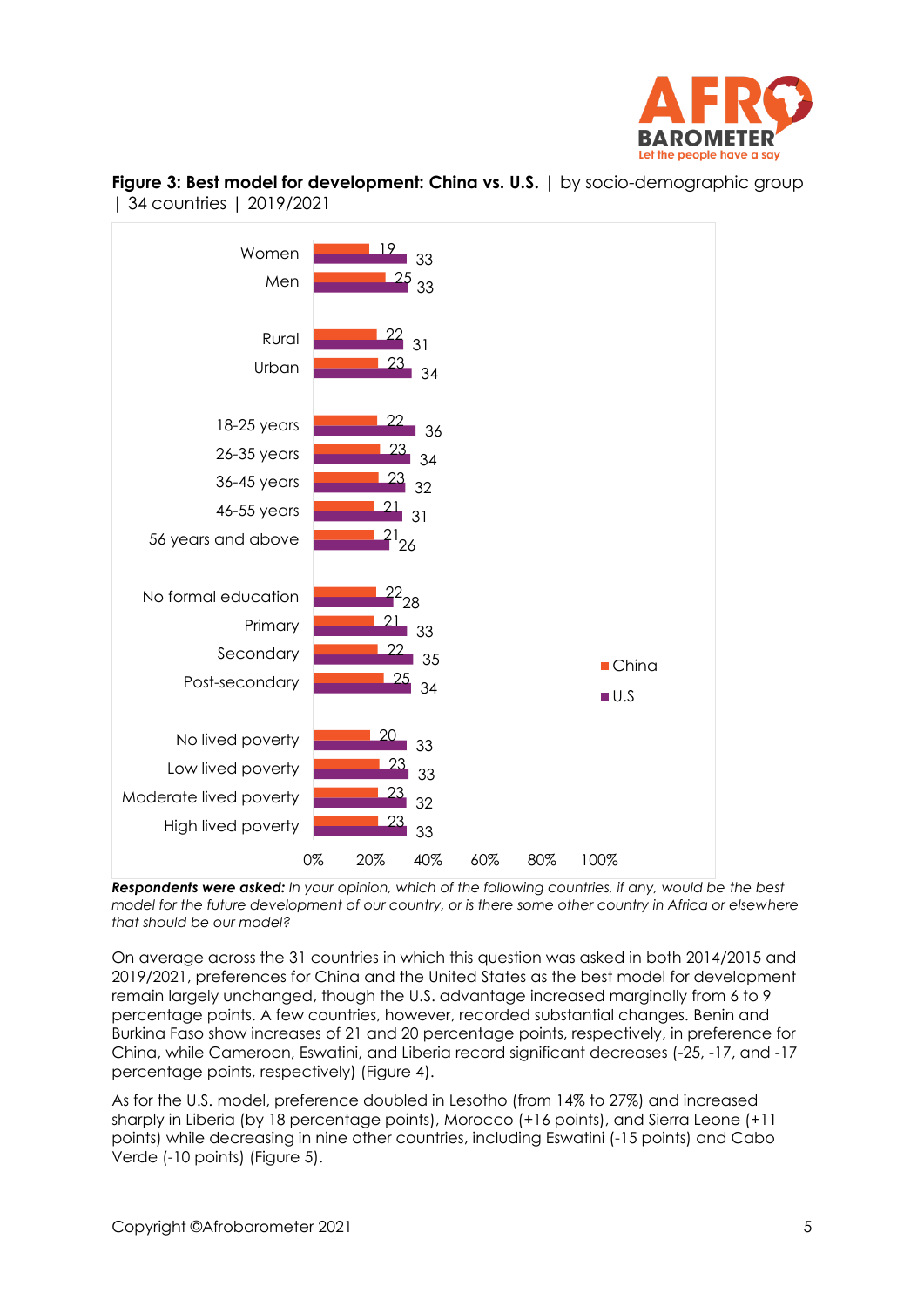



**Figure 4: China as the best model for development** | 16 countries **|** 2014-2021

*Respondents were asked: In your opinion, which of the following countries, if any, would be the best model for the future development of our country, or is there some other country in Africa or elsewhere that should be our model? (% who say China)*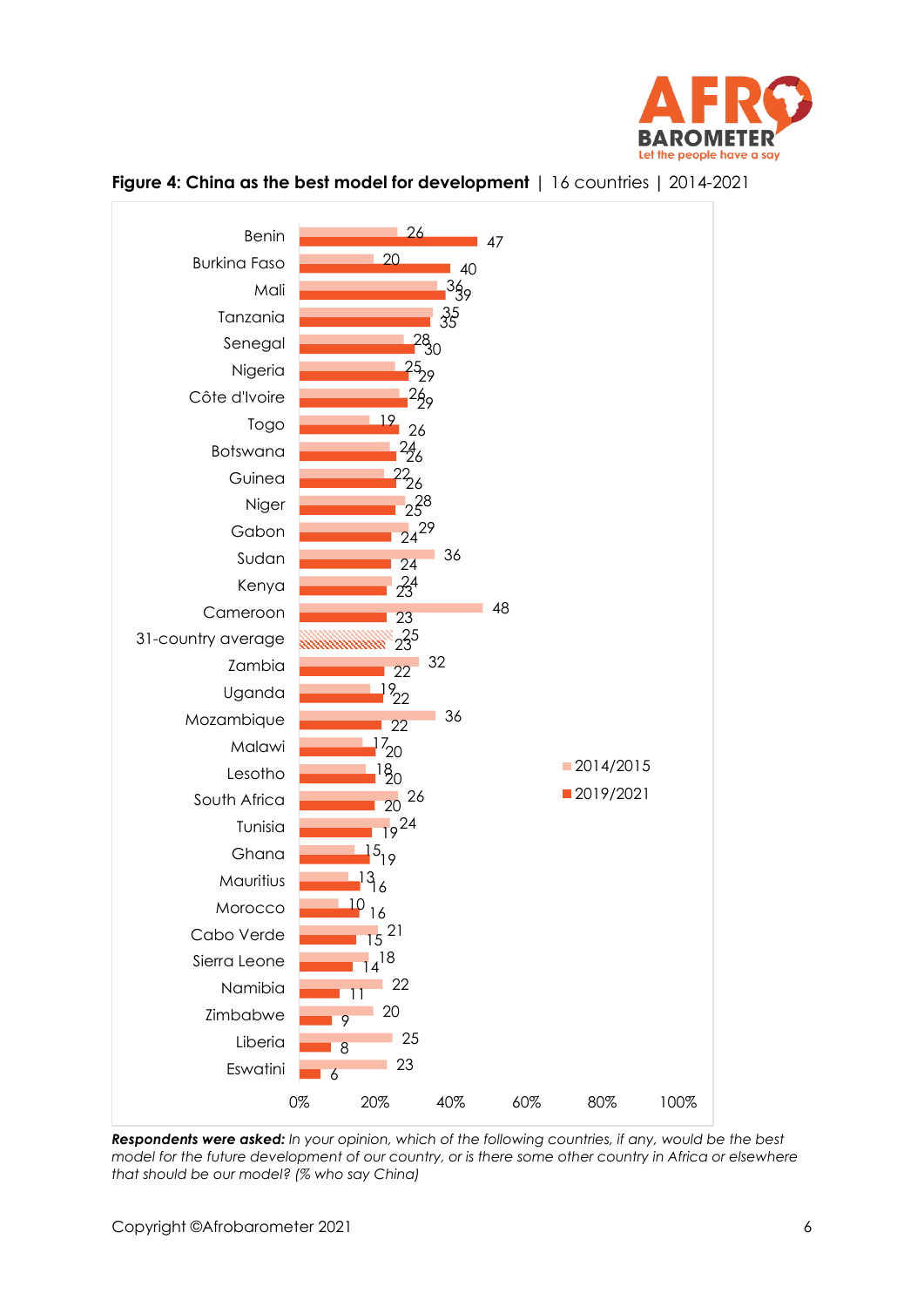



### **Figure 5: U.S. as the best model for development** | 31 countries **|** 2014-2021

*Respondents were asked: In your opinion, which of the following countries, if any, would be the best model for the future development of our country, or is there some other country in Africa or elsewhere that should be our model? (% who say United States)*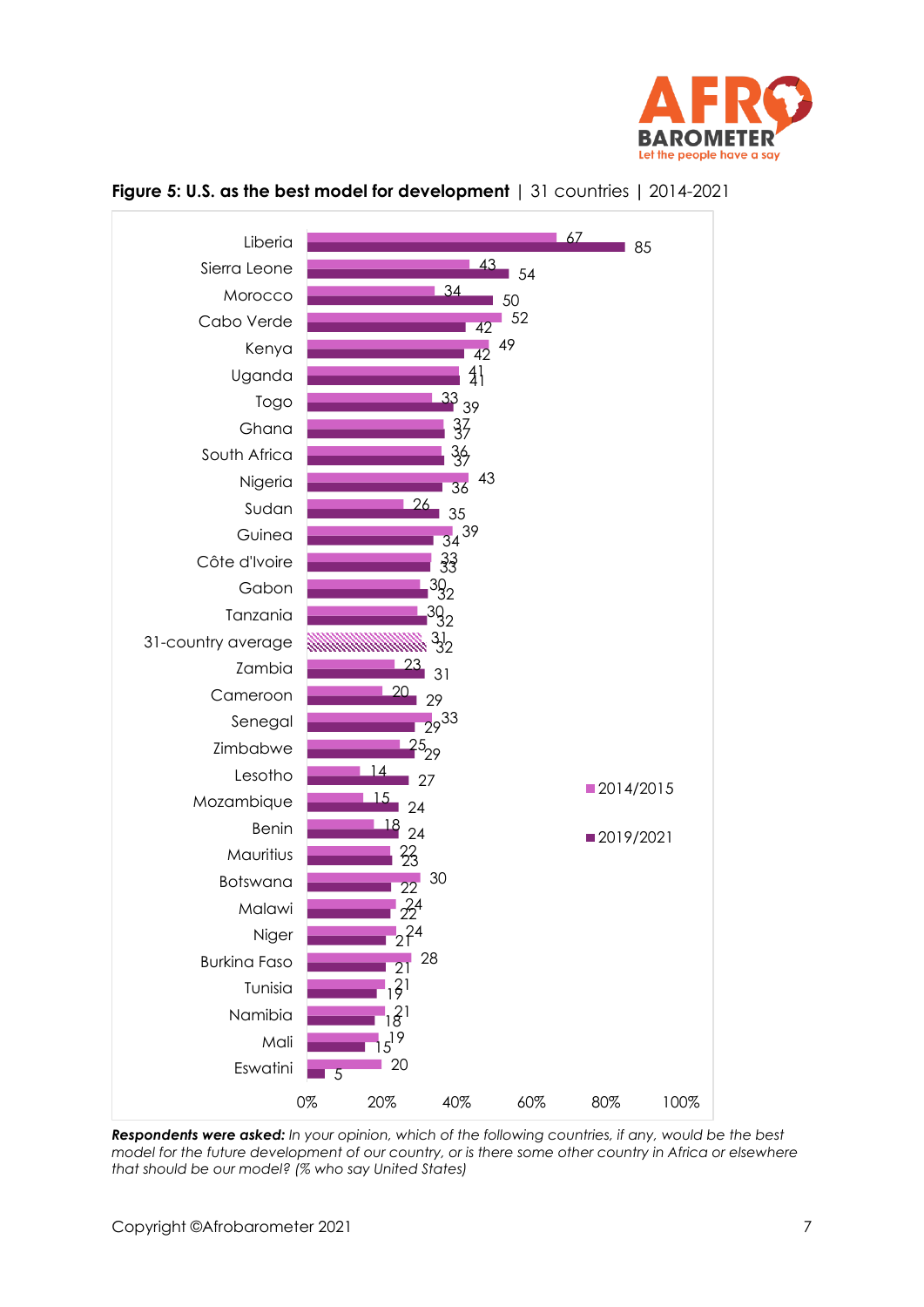

# **External influences**

China's economic and political influence in Africa, like that of the United States, is far more widely seen as a good than a bad thing. On average, almost two-thirds (63%) of Africans say China's influence in their country is "somewhat positive" or "very positive," while only about one in seven (14%) consider it negative. Views on U.S. influence are about the same (60% vs. 13%) (Figure 6).

Pluralities welcome the influence of their regional superpower (52%), their former colonial power (46%), and Russia (35%).

Positive assessments also far outnumber negative views of the influence of United Nations agencies (57% vs. 11%), regional organizations (57% vs. 12%), and the African Union (53% vs. 14%).



## **Figure 6: External influences: positive or negative?** | 34 countries **|** 2019**/**2021

*Respondents were asked: In general, do you think that the economic and political influence of each of the following countries/organizations on [your country] is mostly positive, mostly negative, or haven't you heard enough to say?*

Respondents who feel positively about the influence of China are more likely to hold positive views of U.S. influence as well – i.e. the two views are strongly and positively correlated. This suggests that for many Africans, U.S.-China "competition" may not be an either-or proposition, but a win-win.

However, we see differences within countries. In 16 of the 34 countries, China's influence is more widely seen as positive than that of the U.S., including a 36-percentage-point gap in Eswatini (82% positive for China, 46% for the U.S.), a 25-point gap in Mauritius (75% vs. 50%), and a 19-point gap in Mali (81% vs. 62%) (Figure 7). The U.S. is more widely perceived as having positive influence than China in 10 countries, but Zimbabwe is the only country with a two-digit gap (48% for the U.S. vs. 38% for China).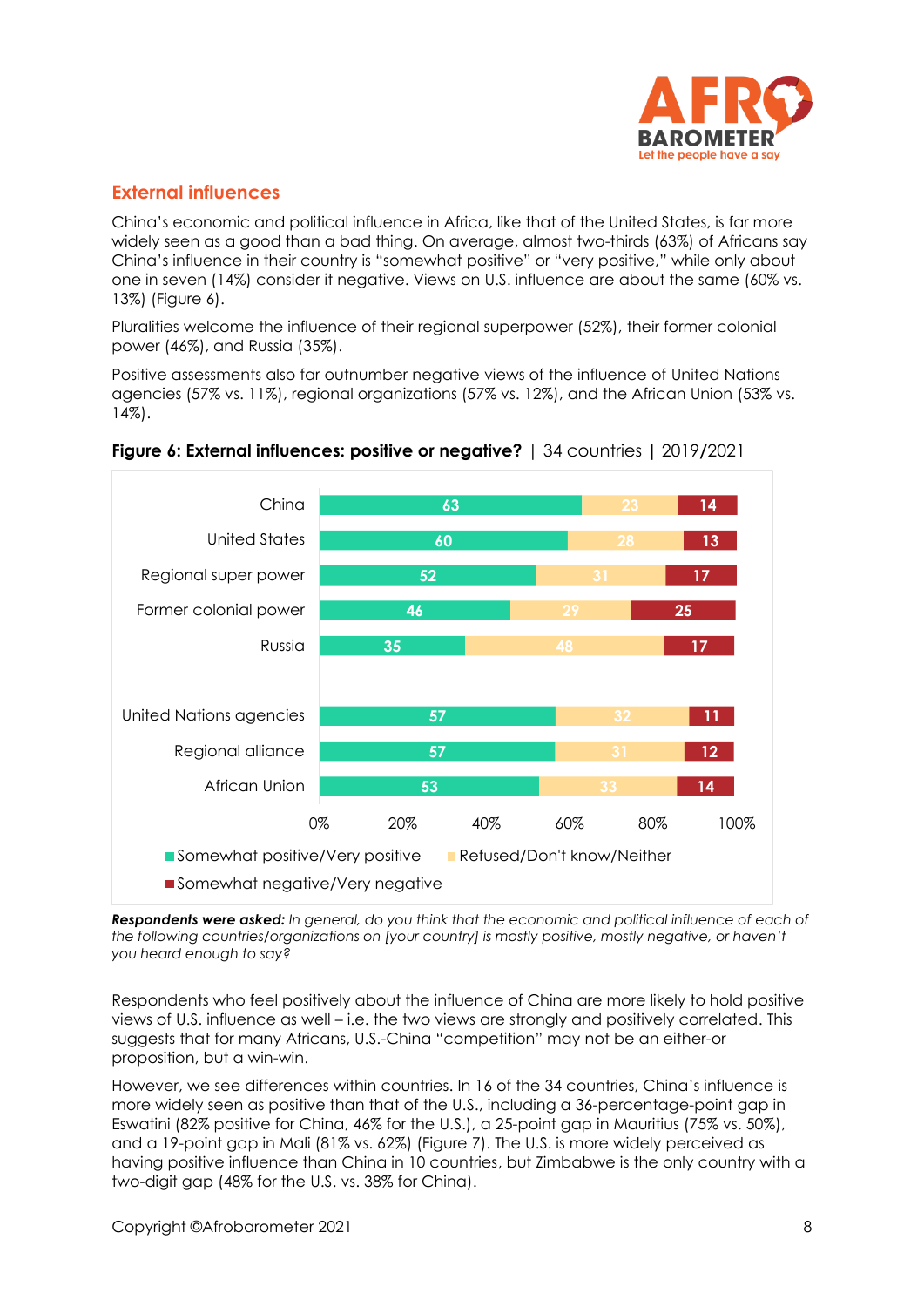



### **Figure 7: Positive influence: China vs. U.S.** | 34 countries | 2019/2021

*Respondents were asked: Do you think that the economic and political influence of each of the following countries on [your country] is mostly positive, mostly negative, or haven't you heard enough to say? (% who say "somewhat positive" or "very positive")*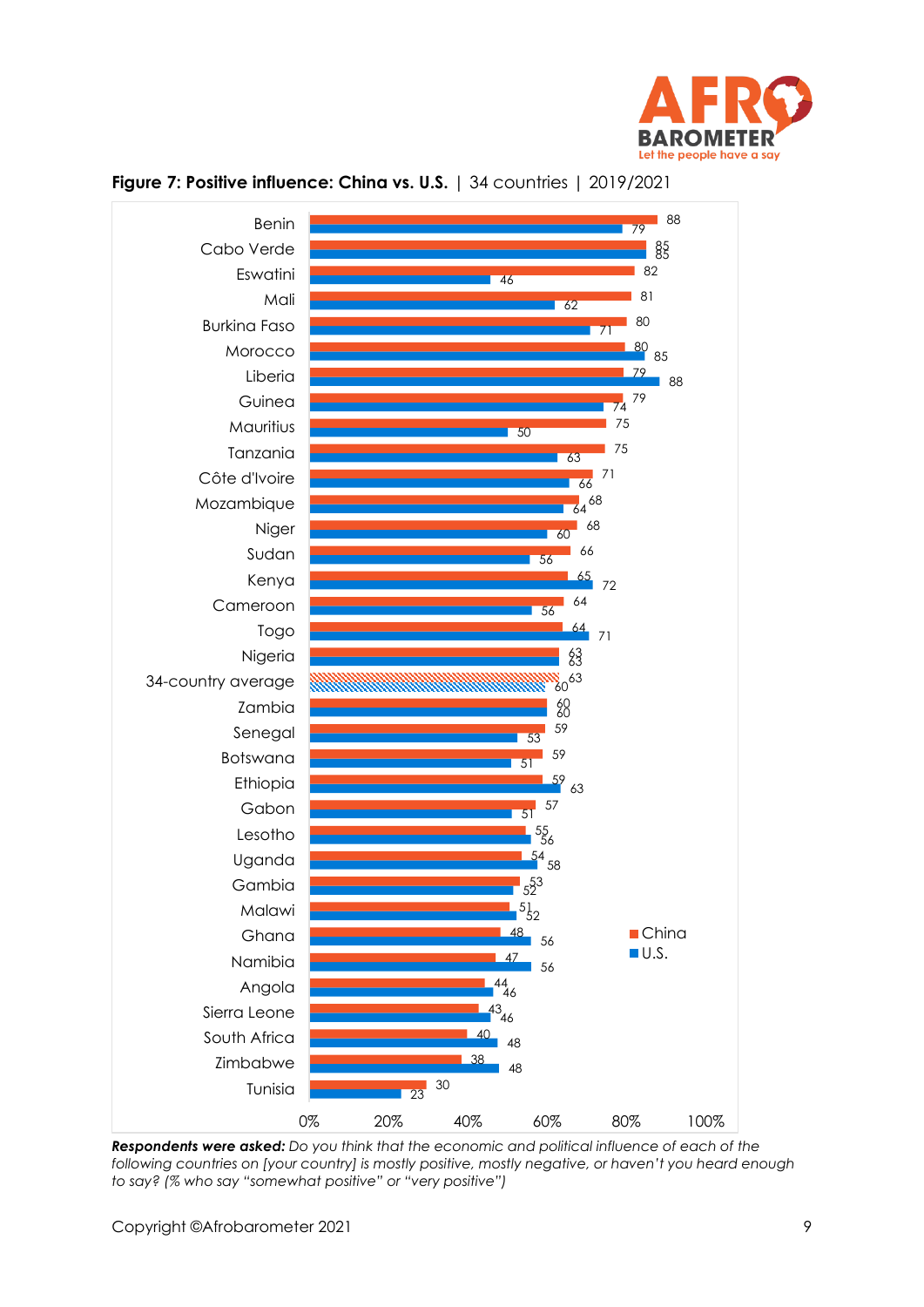

On average across 30 countries in which this question was asked in both 2014/2015 and 2019/2021, the perceived positive influence of China has not changed significantly (66% vs. 63%). Seventeen countries record declines, including steep drops in Gabon (-21 percentage points), Namibia (-19 points), Cameroon (-16 points), and Niger (-16 points). Only six countries show significant increases in the proportion of citizens who see Chinese influence as positive: Morocco (+45 percentage points), Benin (+18 points), Ghana (+14 points), Lesotho (+7 points), Cabo Verde (+4 points), and Tanzania (+4 points) (Figure 8).

Despite these declines, majorities in 27 of 34 countries surveyed in 2019/2021 hold positive views of China's economic and political influence, reaching 88% in Benin, 85% in Cabo Verde, 82% in Eswatini, 81% in Mali, and 80% in Burkina Faso and Mali. Positive assessments of China's influence are in the minority in seven countries, most strikingly in Tunisia (30%).



**Figure 8: Changes in perceived positive influence of China (percentage points)**  | 30\* countries | 2014-2021

*Figure shows the change, in percentage points, between 2014/2015 and 2019/2021 in the proportion of respondents who say China's economic and political influence on their country is "somewhat positive" or "very positive." \*Question was not asked in Eswatini in 2014/2015.*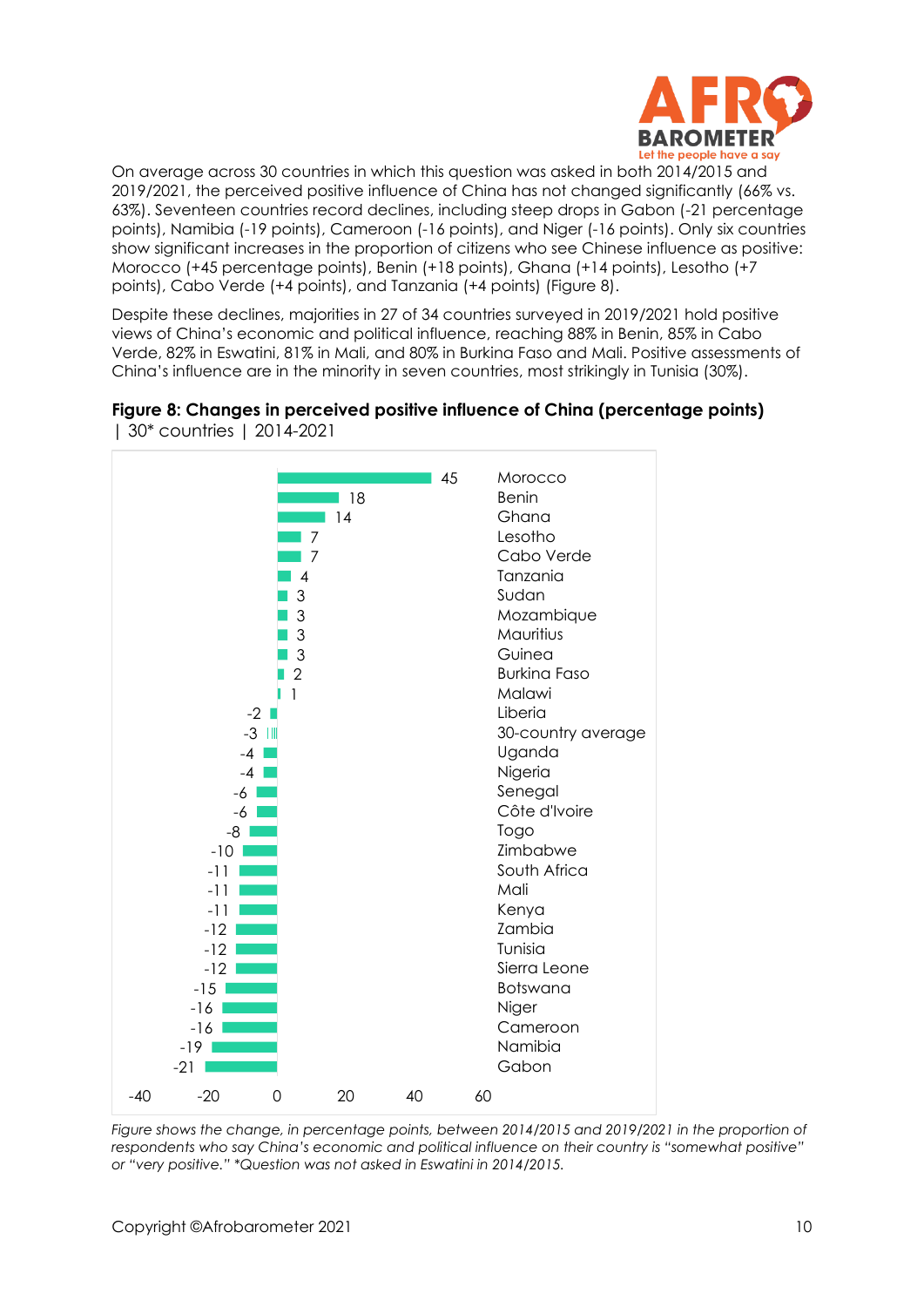

Positive perceptions of Chinese and U.S. influence follow similar patterns across key sociodemographic groups. For both countries, men and highly educated citizens are somewhat more likely than women and less educated citizens to see the influence as positive (Figure 9).





*Respondents were asked: In general, do you think that the economic and political influence of each of the following countries/organizations on [your country] is mostly positive, mostly negative, or haven't you heard enough to say? (% who say "somewhat positive" or "very positive")*

While views of China's economic and political influence are largely favorable, assessments of how much influence China's economic activities have in African countries have dropped sharply. On average across 34 countries, 59% say China's economic activities in their country have "some" or "a lot" of influence on their economy. But this reflects a major decrease over the past five years, from 71% to 59% across 30 countries surveyed in both 2014/2015 and 2019/2021.

Perceptions of the influence of China's economic activities declined in 24 of these 30 countries, including huge drops in Sierra Leone (-37 percentage points), Zimbabwe (-29 points), Botswana (-24 points), Malawi (-21 points), Niger (-21 points), and Mali (-20 points) (Figure 10). Only Morocco and Mauritius record significant increases in China's perceived economic influence.

The proportions who see China's economic activities as influential still exceed two-thirds in Morocco (80%), Cabo Verde (77%), Mauritius (75%), Eswatini (74%), Benin (73%), Gabon (73%), Kenya (72%), Cameroon (72%), Sudan (71%), and Mali (70%). But fewer than half of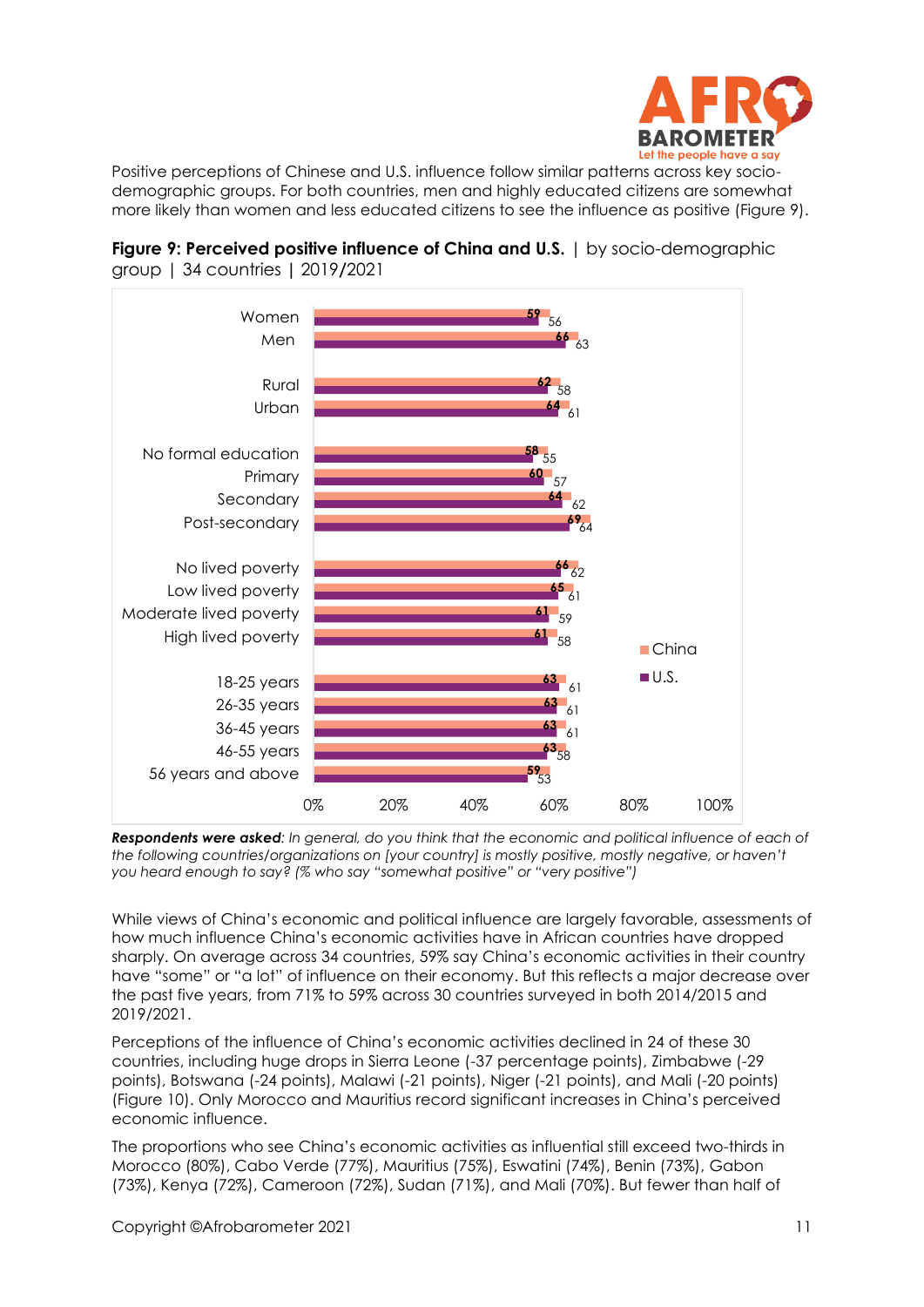

citizens agree in Ethiopia (47%), Uganda (44%), Zimbabwe (39%), Malawi (38%), and Sierra Leone (21%).





*Respondents were asked: How much influence do you think China's economic activities in [our country] have on our economy, or haven't you heard enough to say? (% who say "some" or "a lot") Question was not asked in Eswatini in 2014/2015.*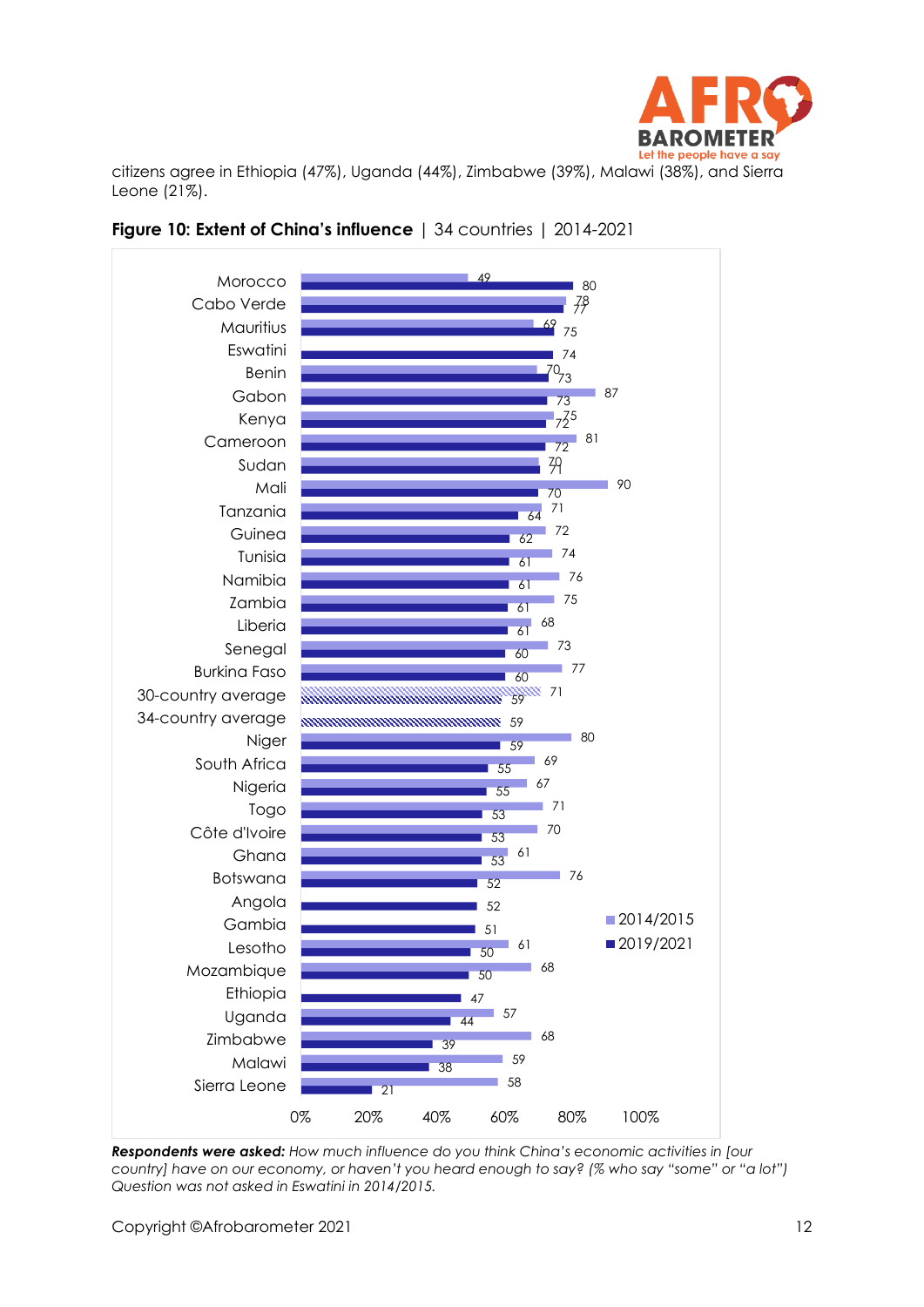

# **Views on development assistance from China**

Between 2000 and 2019, China granted loans of about \$153 billion to African countries (Pairault, 2021). In spite of China's increasing investments and support, fewer than half (47%) of Africans are aware that China gives loans or development assistance to their countries (Figure 11). Awareness of such funds varies from more than two-thirds in Kenya (74%), Mauritius (70%), and Cabo Verde (68%) to fewer than one-third in Sierra Leone (30%), Morocco (28%), Nigeria (28%), and Tunisia (24%).

#### **Figure 11: Heard of Chinese loans/development assistance** | 33<sup>\*</sup> countries | 2019/2021



*Respondents were asked: To your knowledge, does China give loans or development assistance to our country's government, or haven't you had a chance to hear about this? \*Question was not asked in Eswatini.*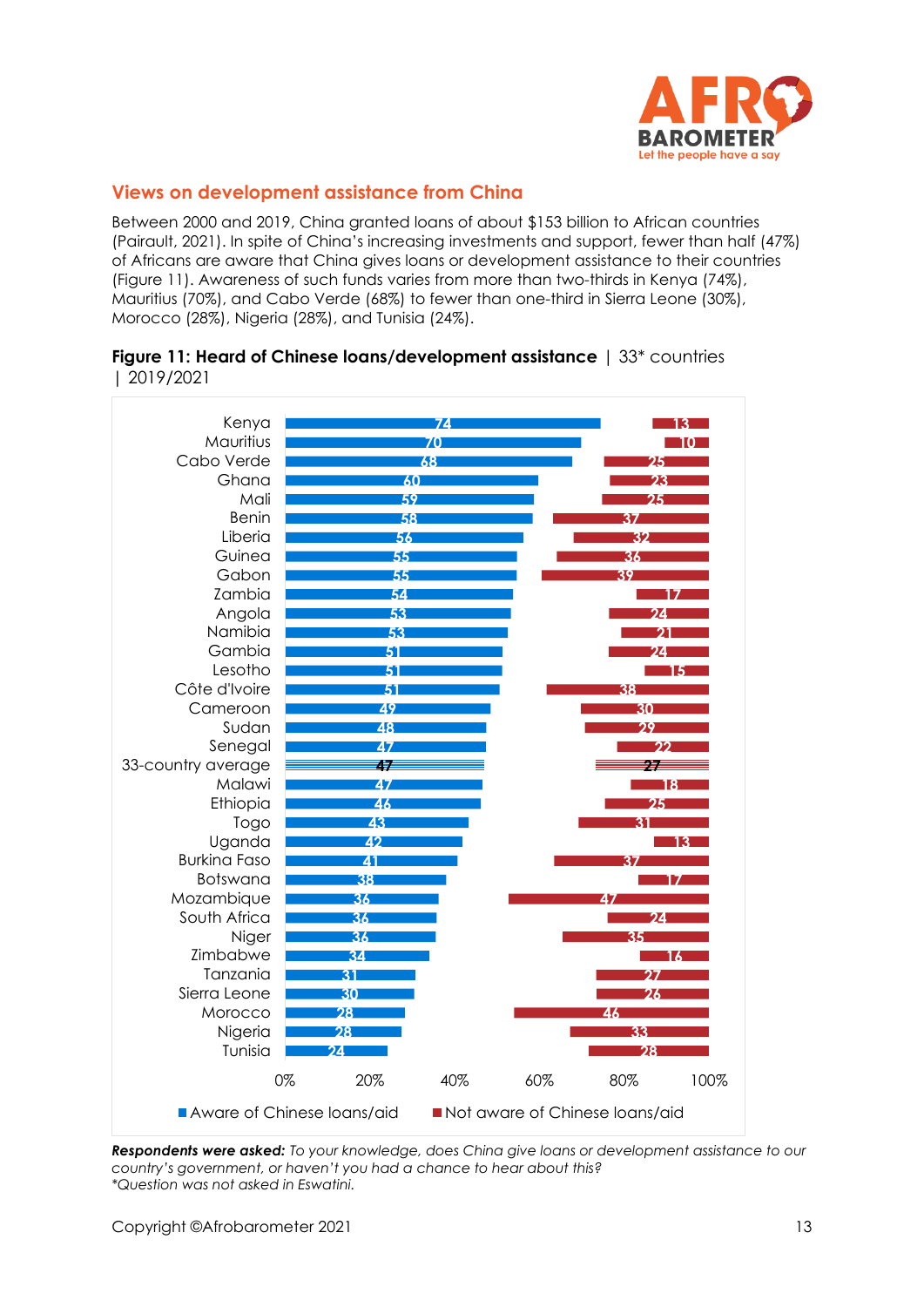

Among citizens who are aware that their countries receive loans or development assistance from China, a plurality (41%) think China attaches "somewhat fewer" or "far fewer" conditions to its assistance than other countries. A quarter (24%) think Chinese assistance comes with more strings attached, while 35% say they "don't know" or refused to answer the question (Figure 12).





*Respondents who said they are aware of Chinese loans or development assistance were asked: When the government of China gives loans or development assistance to [our country], do you think they put more requirements or fewer requirements on our government compared to other donor countries, or haven't you heard enough to say?*

*(Note: Respondents who are not aware of Chinese loans or development assistance are excluded.) \*Question was not asked in Eswatini.*

About three-quarters (75%) of those who are aware that their countries receive loans or development assistance from China are also aware that their governments will likely be required to repay loans (Figure 13). Except for Lesotho, majorities in all surveyed countries are aware of this obligation, including about nine in 10 citizens in Kenya (92%), Guinea (89%), Uganda (88%), Ghana (87%), and Zambia (87%).

And a majority (57%) of those aware of China's assistance say their countries have borrowed too much from China. Kenyans (87%), Namibians (79%), Zambians (77%), and Angolans (75%) are particularly concerned about their government's indebtedness to China, while only three in 10 Tanzanians (29%), Sierra Leoneans (30%), and Batswana (32%) express such concerns. This suggests that the U.S. government and other development partners may be meeting with some success in their efforts to remind Africans that even if money from China and other non-traditional development partners comes with fewer strings, they are in danger of being lured into a deepening debt trap.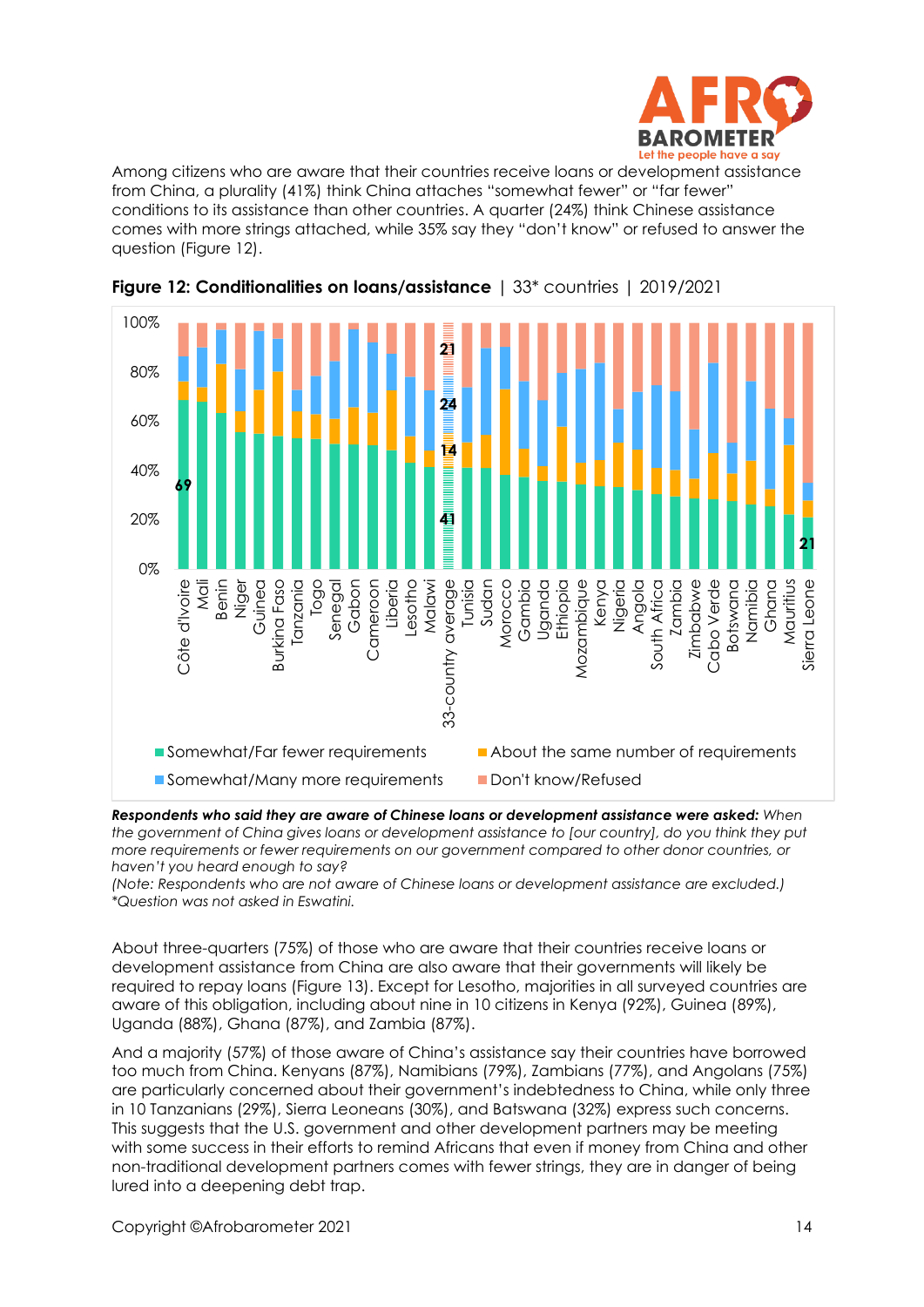



# **Figure 13: Views on loans/development assistance from China** | 33<sup>\*</sup> countries | 2019/2021

*Respondents who said they are aware of Chinese loans or development assistance were asked: Do you think that our government is required to repay China for the loans and development assistance it provides to [our country]?*

*Do you think our government has borrowed too much money from China?*

*(Note: Respondents who are not aware of Chinese loans or development assistance are excluded.) \*Question was not asked in Eswatini.*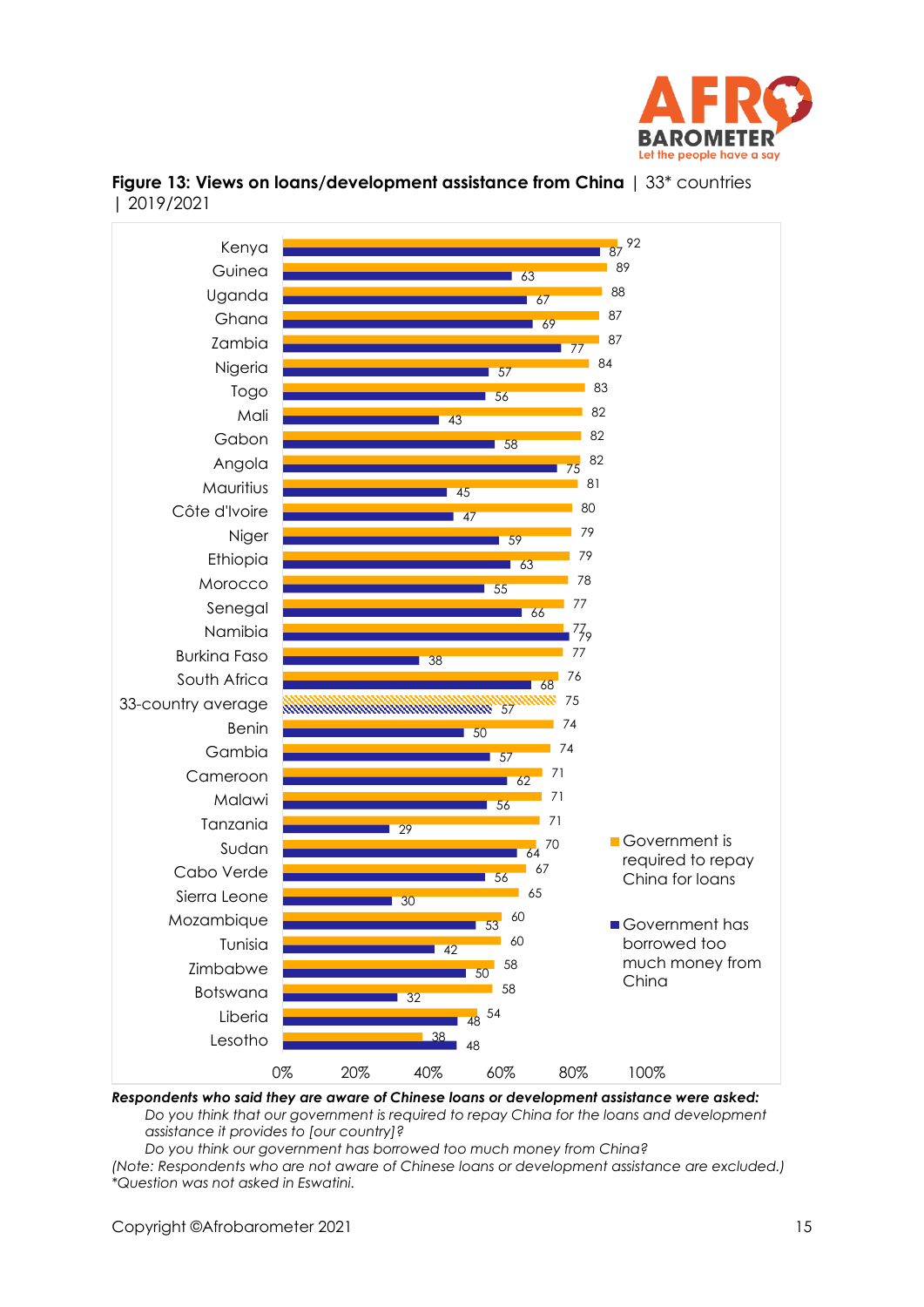

# **Do views on China affect African attitudes toward democracy?**

Views on whether China or the United States is preferable as a development model do not appear to have any significant effect on Africans' support for democracy or democratic norms. Respondents who prefer China as a developmental model are just as likely as those who prefer the U.S. model to favor democracy over other kinds of governance systems (70% vs. 72%) (Figure 14).

They are also equally likely to reject one-party rule, endorse presidential term limits, support elections as the best way to choose their country's leaders, support multiparty competition, and prioritize an accountable government over an efficient one.



**Figure 14: Support for democratic norms and institutions**  $\vert$  by preference for China or U.S. as development model | 34 countries | 2019/2021

Contrary to concerns that China's influence in Africa might weaken demand for democracy, respondents who rate China's influence as "very positive" are actually *more* likely than those who rate it as "very negative" to say they prefer democracy over other forms of governance (71% vs. 63%) and to support elections as the best way of choosing leaders (77% vs. 69%) (Figure 15). There are no significant differences when it comes to views on other democratic norms and institutions.

*See question texts in the Appendix.*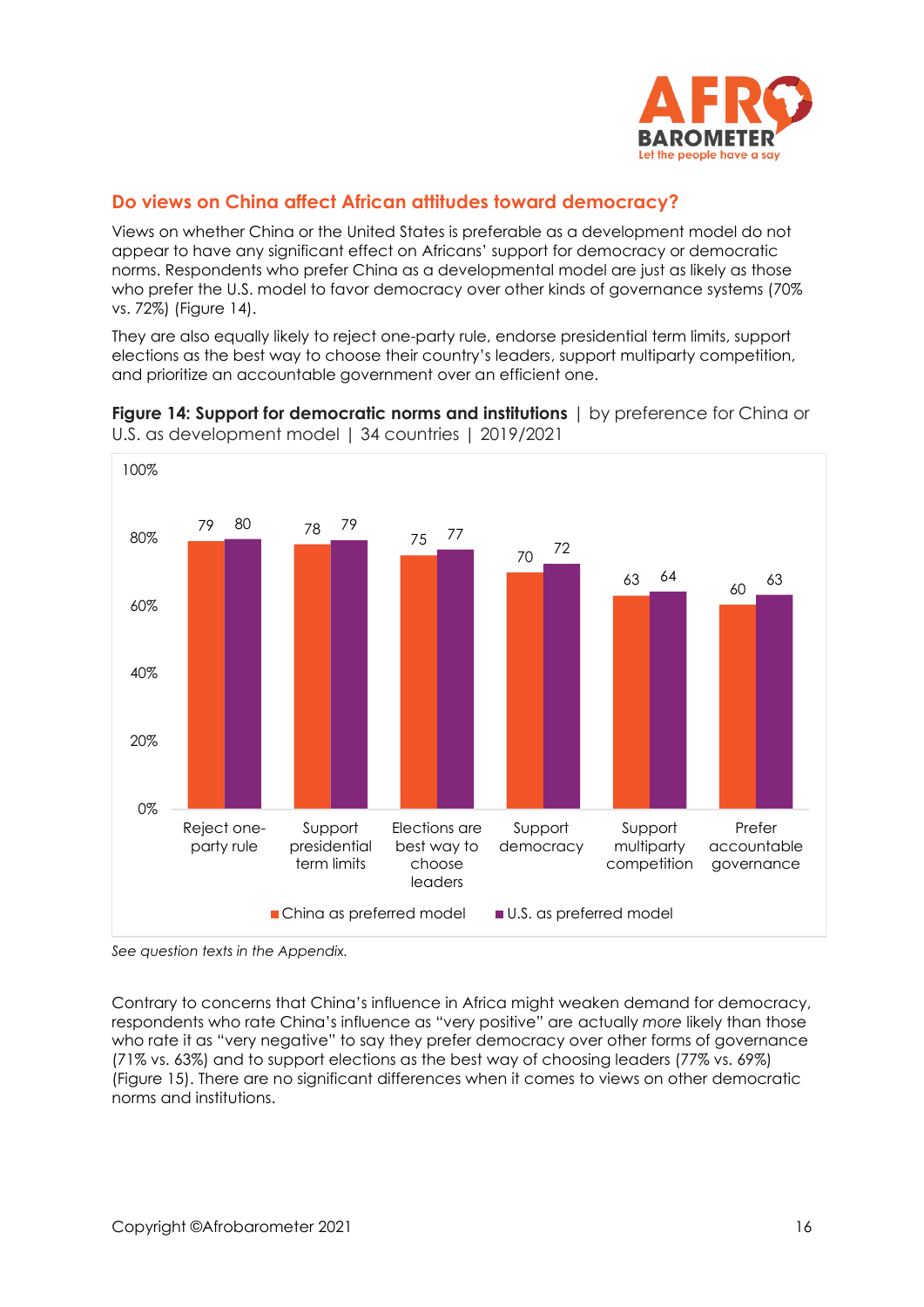



**Figure 15: Support for democratic norms and institutions** | by perceptions of China's influence | 34 countries | 2019/2021

When it comes to how much democracy Africans are getting, we do see modest evidence that when citizens admire China as a development model, they feel slightly better about their own country's democratic governance.

In evaluating the extent of democracy in their countries, citizens who prefer the China model do not differ from those who prefer the U.S. model (Figure 16). But on measures of election quality and presidential accountability to Parliament and to the courts, Africans who prefer the China model evaluate democratic conditions in their own country a bit more positively.



**Figure 16: Assessments of supply of democracy** | by preference for China or U.S. as development model | 34 countries | 2019/2021

*See question texts in the Appendix.*

*See question texts in the Appendix.*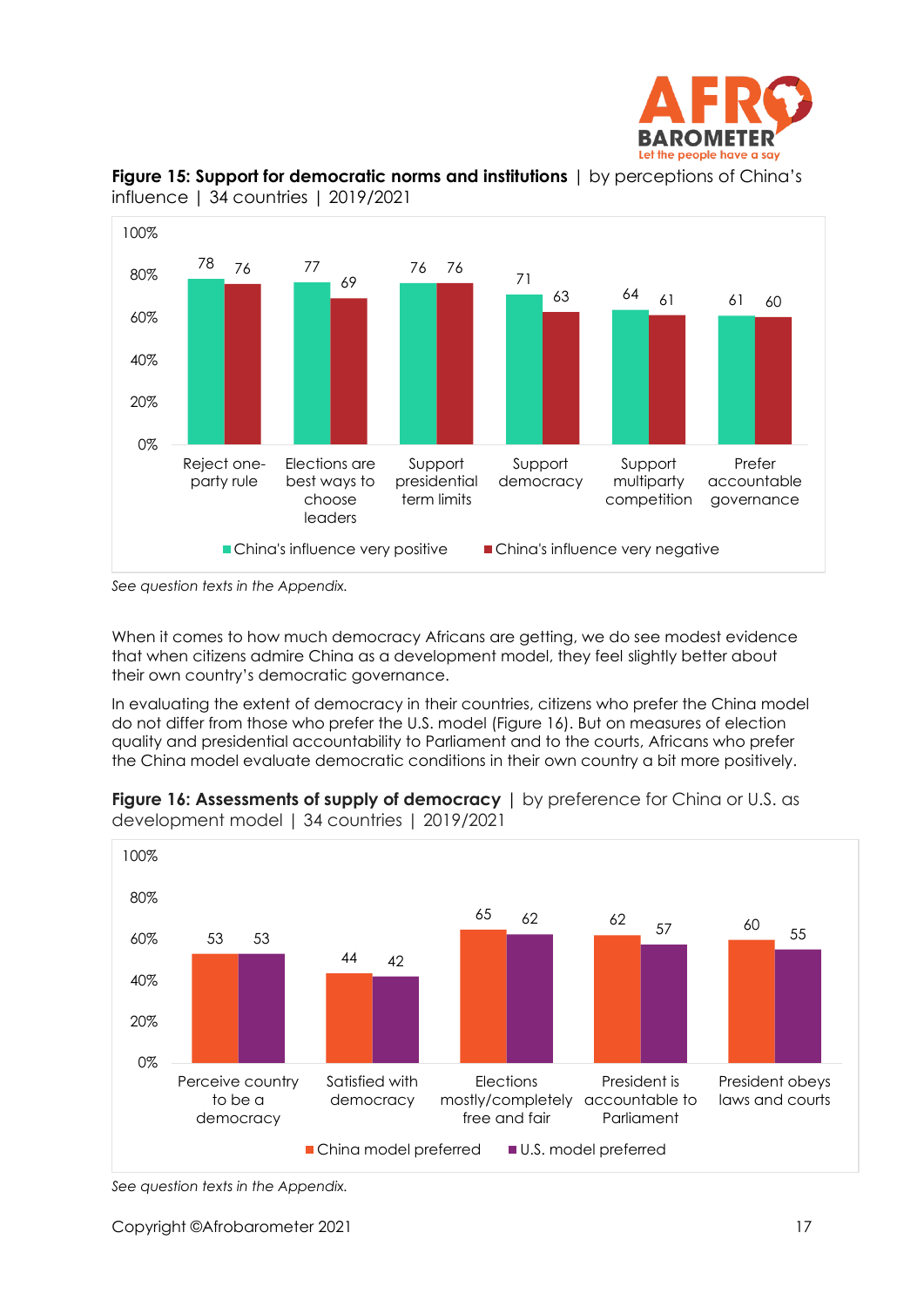

# **Best international language for the future**

China's pursuit of cultural "soft power" (Nantulya, 2018), for example via an expanding network of Confucius Institutes across the continent (BBC, 2019), appears to be making little progress. Asked which international language they think is most important for young Africans to learn, seven in 10 respondents (69%) cite English, while only 3% choose Chinese (Figure 17). English is particularly valued by Africans with at least a secondary education (77%-79%).



### **Figure 17: Most important international language to learn** | 34 countries | 2019/2021

*Respondents were asked: In thinking about the future of the next generation in our country, which of these international languages, if any, do you think is most important for young people to learn?*

# **Conclusion**

Recent Afrobarometer surveys show that Africans generally hold positive views of both Chinese and U.S. economic and political influence on the continent. Moreover, attitudes toward the two countries are positively rather than negatively correlated, i.e. people who feel positive toward China are also more likely to view the United States positively, and vice versa. Importantly, Africans' views on China do not appear to affect their support for democracy and democratic norms.

China's perceived influence has decreased over the past five years, and many citizens are concerned about their government's indebtedness to China. In the end, Africans still prefer the United States over China as a development model for their country, and English remains the international language of choice across much of the continent. But Africans appear to welcome foreign engagement that meets their priorities, whether it originates in China or the United States.

> Do your own analysis of Afrobarometer data – on any question, for any country and survey round. It's easy and free at www.afrobarometer.org/online-data-analysis.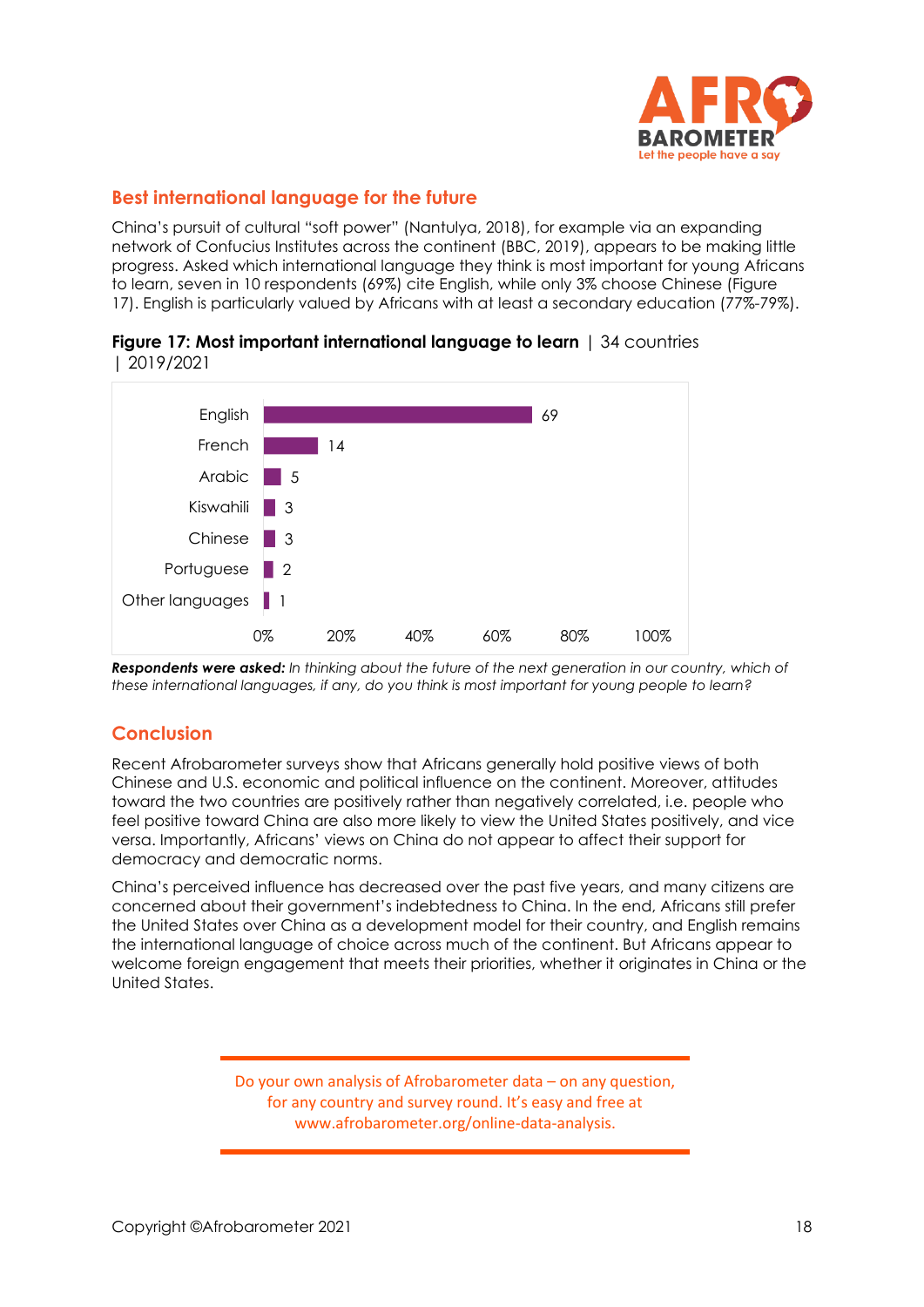

# **References**

- Amoah, P. A., Hodzi, O., & Castillo, R. (2020)[. Africans in China and Chinese in Africa: Inequalities,](https://www.tandfonline.com/doi/full/10.1080/14631369.2020.1784706?utm_campaign=JPG15751&utm_medium=cms&utm_source=CPB&)  [social identities, and wellbeing.](https://www.tandfonline.com/doi/full/10.1080/14631369.2020.1784706?utm_campaign=JPG15751&utm_medium=cms&utm_source=CPB&) *Asian Ethnicity, 21*(4), 457-463.
- BBC. (2019). [Confucius Institutes: The growth of China's controversial cultural branch](https://www.bbc.com/news/world-asia-china-49511231). 6 September.
- Brautigam, D. (2019). A critical look at Chinese 'debt-[trap diplomacy': The rise of a meme](https://www.tandfonline.com/doi/full/10.1080/23792949.2019.1689828?utm_source=twitter&utm_medium=social&utm_campaign=JOL12640&utm_term=ad). *Area Development and Policy, 5*(1), 1-1430 October.
- Brautigam, D., & Kidane, W. (2020). [China, Africa, and debt distress: Fact and fiction about asset](https://static1.squarespace.com/static/5652847de4b033f56d2bdc29/t/5ef387a1b5869d0dd74eee2d/1593018274134/PB+47+-+Brautigam%2C+Kidane+%E2%80%93+Debt+distress%2C+Asset+seizure.pdf)  [seizures.](https://static1.squarespace.com/static/5652847de4b033f56d2bdc29/t/5ef387a1b5869d0dd74eee2d/1593018274134/PB+47+-+Brautigam%2C+Kidane+%E2%80%93+Debt+distress%2C+Asset+seizure.pdf) China Africa Research Initiative. Johns Hopkins School of Advanced International Studies.
- China Africa Research Initiative. (2018). [Data: China-Africa trade.](http://www.sais-cari.org/data-china-africa-trade) Johns Hopkins School of Advanced International Studies.
- Green, M. (2019). China's [debt diplomacy.](https://foreignpolicy.com/2019/04/25/chinas-debt-diplomacy/) Foreign Policy. 25 April.
- Lekorwe, M., Chingwete, A., Okuru, M., & Samson, R. (2016). China's growing presence in Africa wins [largely positive popular reviews.](https://www.afrobarometer.org/publications/ad122-chinas-growing-presence-africa-wins-largely-positive-popular-reviews) Afrobarometer dispatch.
- Mattes, R. (2020)[. Lived poverty on the rise: Decade of living-standard gains ends in Africa.](http://afrobarometer.org/publications/pp62-lived-poverty-rise-decade-living-standard-gains-ends-africa) Afrobarometer Policy Paper No. 62.
- Mitchell, J. (2019). [IMF: African economies are the world's fastest growing.](https://www.fdiintelligence.com/article/75841) FDI Intelligence. 17 October.
- Muchira, N. (2018). [New \\$60b US fund to rival Chinese push into Africa.](https://www.theeastafrican.co.ke/business/New-US-fund-to-rival-Chinese-push-into-Africa/2560-4840700-l6y8e4z/index.html) East African. 7 November.
- Nantulya, P. (2018). [Grand strategy and China's soft power push in Africa](https://africacenter.org/spotlight/grand-strategy-and-chinas-soft-power-push-in-africa/). Africa Center for Strategic Studies. 30 August.
- Pairault, T. (2021). [China's presence in Africa is at heart political](https://thediplomat.com/2021/08/chinas-presence-in-africa-is-at-heart-political/). Diplomat. 11 August.
- Scott, C. D. (2021). [Does China's involvement in African elections and politics hurt democracy?](http://democracyinafrica.org/does-chinas-involvement-in-african-elections-and-politics-hurt-democracy/) Democracy in Africa. 27 September.
- Shepherd, C., & Blanchard, B. (2018)[. China's Xi offers another \\$60 billion to Africa, but says no to](https://www.reuters.com/article/us-china-africa-idUSKCN1LJ0C4)  ['vanity' projects.](https://www.reuters.com/article/us-china-africa-idUSKCN1LJ0C4) Reuters. 3 September.
- Sun, Y. (2014). [China's aid to Africa: Monster or](https://www.brookings.edu/opinions/chinas-aid-to-africa-monster-or-messiah/) messiah? Brookings. 7 February.
- Thomas, D. (2021). [What can Africa expect from FOCAC 2021?](https://african.business/2021/10/trade-investment/what-can-africa-expect-from-focac-2021/) Africa Business. 6 October.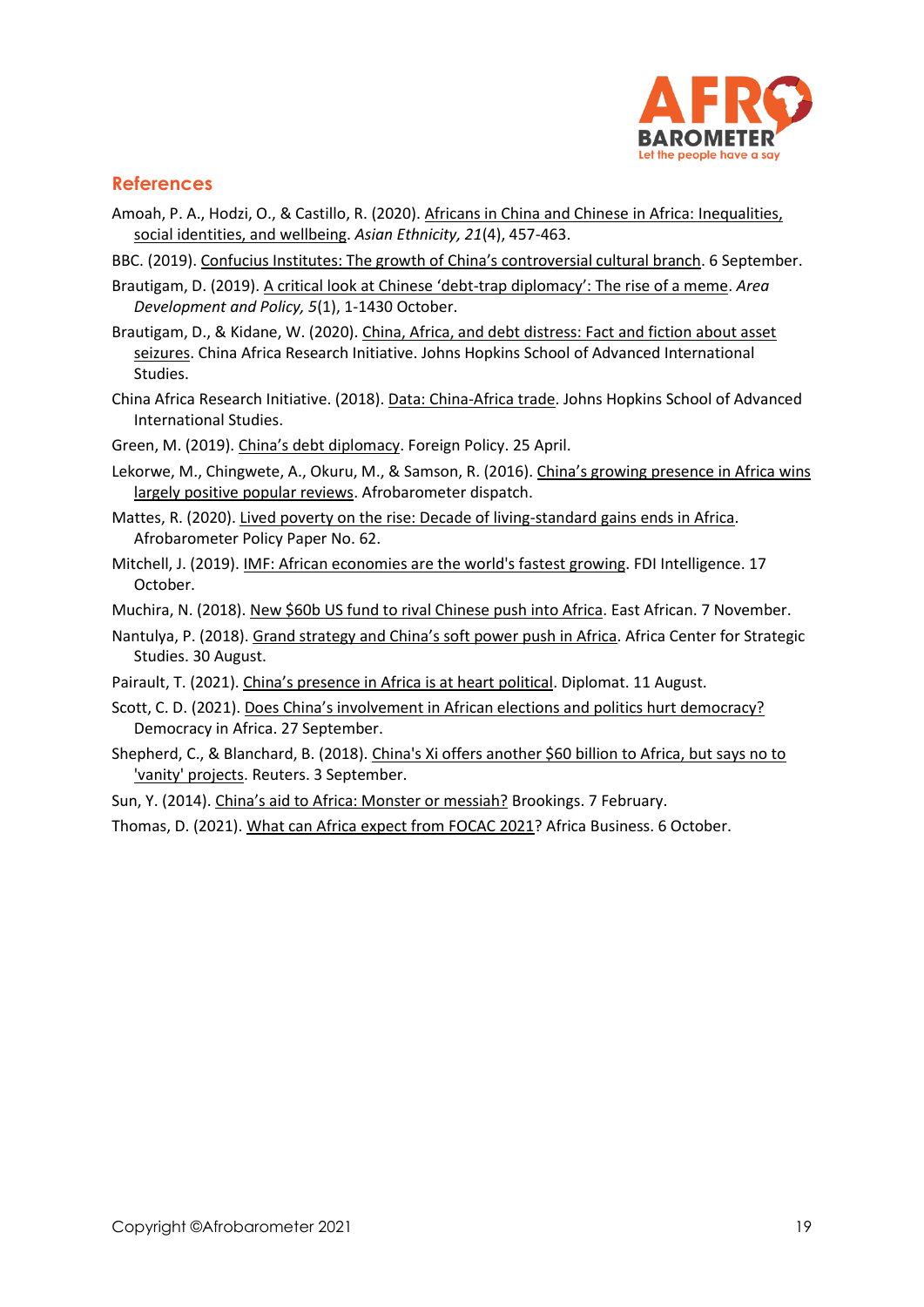

# **Appendix**

# **Table A.1: Afrobarometer Round 8 fieldwork dates and previous survey rounds**

| <b>Country</b>      | <b>Round 8 fieldwork</b> | <b>Previous survey rounds</b>            |
|---------------------|--------------------------|------------------------------------------|
| Angola              | Nov.-Dec. 2019           | N/A                                      |
| <b>Benin</b>        | Nov.-Dec. 2020           | 2005, 2008, 2011, 2014, 2017             |
| <b>Botswana</b>     | July-August 2019         | 1999, 2003, 2005, 2008, 2012, 2014, 2017 |
| <b>Burkina Faso</b> | Dec. 2019                | 2008, 2012, 2015, 2017                   |
| <b>Cabo Verde</b>   | Dec. 2019                | 2002, 2005, 2008, 2011, 2014, 2017       |
| <b>Cameroon</b>     | Feb.-March 2021          | 2013, 2015, 2018                         |
| Côte d'Ivoire       | Nov. 2019                | 2013, 2014, 2017                         |
| <b>Eswatini</b>     | March-April 2021         | 2013, 2015, 2018                         |
| Ethiopia            | DDc. 2019-Jan. 2020      | 2013                                     |
| Gabon               | Feb. 2020                | 2015, 2017                               |
| Gambia              | Feb. 2021                | 2018                                     |
| Ghana               | Sept.-Oct. 2019          | 1999, 2002, 2005, 2008, 2012, 2014, 2017 |
| Guinea              | Nov.-Dec. 2019           | 2013, 2015, 2017                         |
| <b>Kenya</b>        | August-Sept. 2019        | 2003, 2005, 2008, 2011, 2014, 2016       |
| Lesotho             | Feb.-March 2020          | 2000, 2003, 2005, 2008, 2012, 2014, 2017 |
| <b>Liberia</b>      | Oct.-Dec. 2020           | 2008, 2012, 2015, 2018                   |
| Malawi              | Nov.-Dec. 2019           | 1999, 2003, 2005, 2008, 2012, 2014, 2017 |
| <b>Mali</b>         | March-April 2020         | 2001, 2002, 2005, 2008, 2013, 2014, 2017 |
| <b>Mauritius</b>    | Nov. 2020                | 2012, 2014, 2017                         |
| <b>Morocco</b>      | Feb. 2021                | 2013, 2015, 2018                         |
| Mozambique          | May-July 2021            | 2002, 2005, 2008, 2012, 2015, 2018       |
| <b>Namibia</b>      | August 2019              | 1999, 2003, 2006, 2008, 2012, 2014, 2017 |
| <b>Niger</b>        | Oct.-Nov. 2020           | 2013, 2015, 2018                         |
| <b>Nigeria</b>      | Jan.-Feb. 2020           | 2000, 2003, 2005, 2008, 2013, 2015, 2017 |
| <b>Senegal</b>      | Dec. 2020-Jan. 2021      | 2002, 2005, 2008, 2013, 2014, 2017       |
| <b>Sierra Leone</b> | <b>March 2020</b>        | 2012, 2015, 2018                         |
| Sudan               | Feb.-April 2021          | 2013, 2015, 2018                         |
| <b>South Africa</b> | May-June 2021            | 2000, 2002, 2006, 2008, 2011, 2015, 2018 |
| <b>Tanzania</b>     | Feb.-March 2021          | 2001, 2003, 2005, 2008, 2012, 2014, 2017 |
| <b>Togo</b>         | Dec. 2020-Jan. 2021      | 2012, 2014, 2017                         |
| <b>Tunisia</b>      | Feb.-March 2020          | 2013, 2015, 2018                         |
| <b>Uganda</b>       | Sept.-Oct. 2019          | 2000, 2002, 2005, 2008, 2012, 2015, 2017 |
| Zambia              | Nov.-Dec. 2020           | 1999, 2003, 2005, 2009, 2013, 2014, 2017 |
| Zimbabwe            | April-May 2021           | 1999, 2004, 2005, 2009, 2012, 2014, 2017 |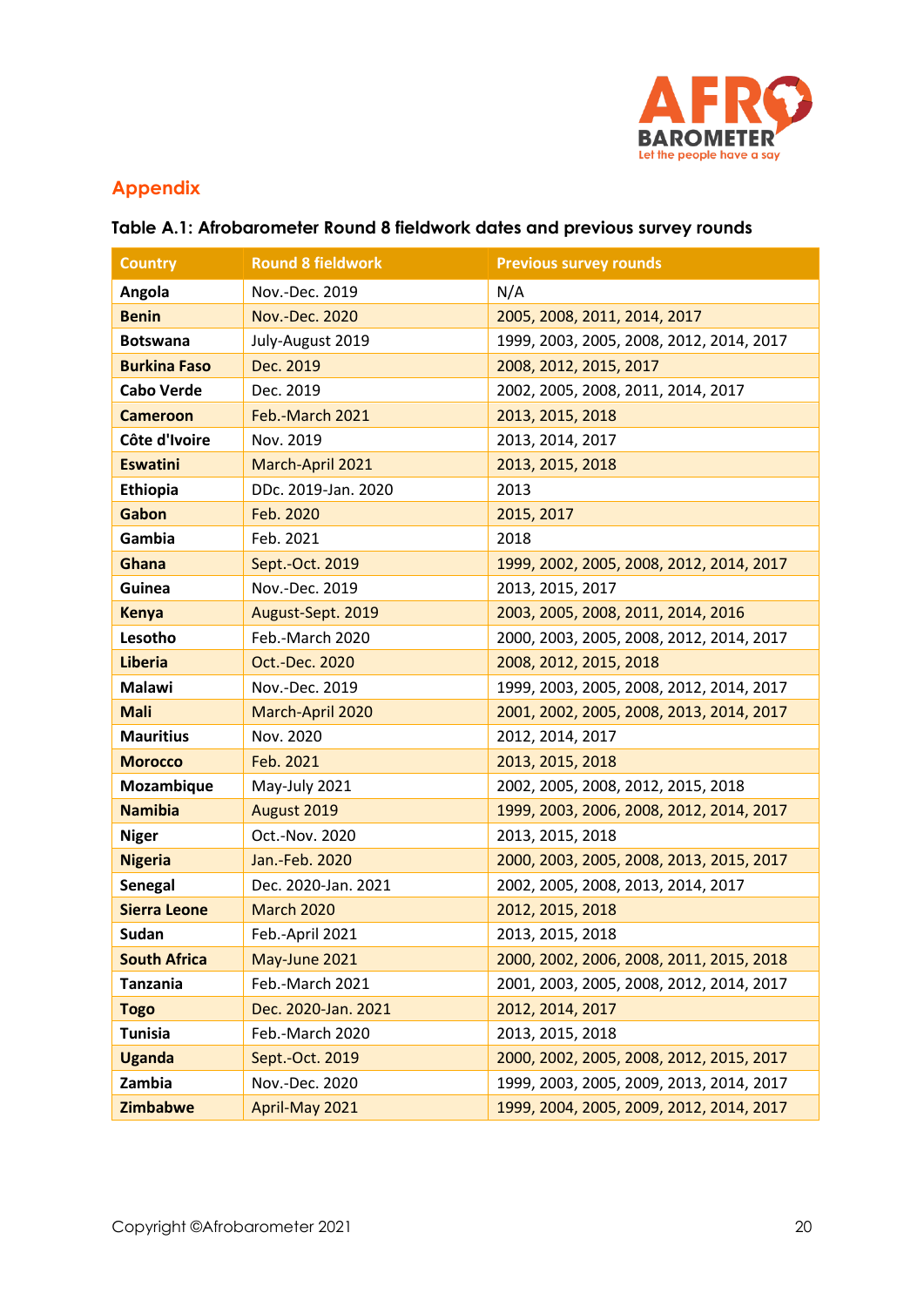

## **Question texts for Figure 14 and Figure 15 (support for democratic norms and institutions)**

#### *Respondents were asked:*

*Reject one-party rule*

*There are many ways to govern a country. Would you disapprove or approve of the following alternatives: Only one political party is allowed to stand for election and hold office? (% who "disapprove" or "strongly disapprove")*

*Support presidential term limits*

*Which of the following statements is closest to your view? Statement 1: The Constitution should limit the president to serving a maximum of two terms in office. Statement 2: There should be no constitutional limit on how long the president can serve.*

*(% who "agree" or "agree very strongly" with Statement 1)*

*Elections are best way to choose leaders*

*Which of the following statements is closest to your own opinion?*

*Statement 1: We should choose our leaders in this country through regular, open, and honest elections.*

*Statement 2: Since elections sometimes produce bad results, we should adopt other methods for choosing this country's leaders.*

*(% who "agree" or "agree very strongly" with Statement 1)*

*Support democracy*

*Which of these three statements is closest to your own opinion?*

*Statement 1: Democracy is preferable to any other kind of government.*

*Statement 2: In some circumstances, a non-democratic government can be preferable. Statement 3: For someone like me, it doesn't matter what kind of government we have. (% who choose Statement 1)*

*Support multiparty competition*

*Which of the following statements is closest to your own opinion?*

*Statement 1: Political parties create division and confusion; it is therefore unnecessary to have many political parties in [country].*

*Statement 2: Many political parties are needed to make sure that [citizens] have real choices in who governs them.*

*(% who "agree" or "agree very strongly" with Statement 2)*

*Prefer accountable governance*

*Which of the following statements is closest to your view?*

*Statement 1: It is more important to have a government that can get things done, even if we have no influence over what it does.*

*Statement 2: It is more important for citizens to be able to hold government accountable,* 

*even if that means it makes decisions more slowly.*

*(% who "agree" or "agree very strongly" with Statement 2)*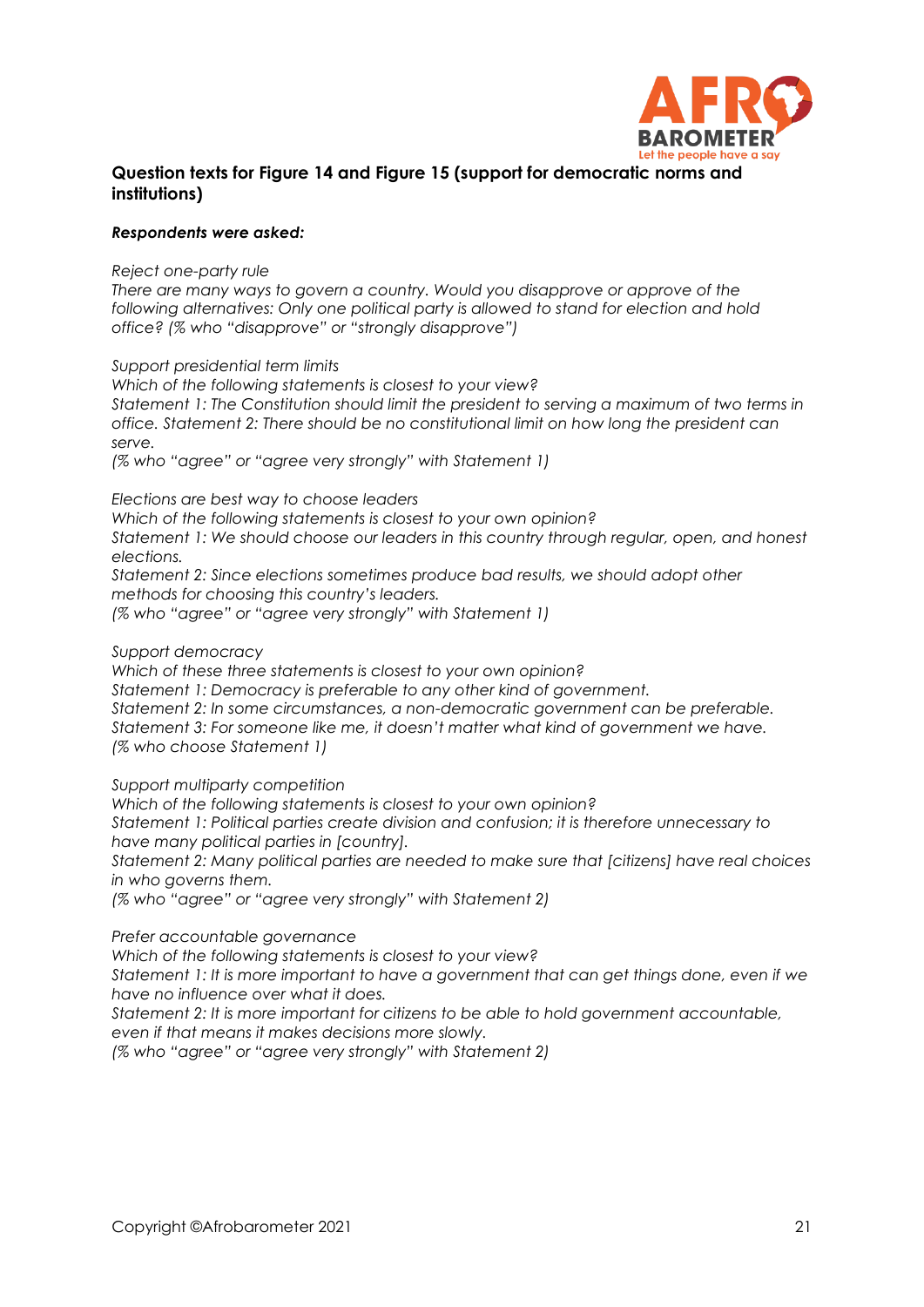

## **Question texts for Figure 16 (assessments of supply of democracy)**

#### *Respondents were asked:*

*Perceived country to be a democracy In your opinion, how much of a democracy is [country] today? (% who say "a full democracy" or "a democracy with minor problems")*

*Satisfied with democracy Overall, how satisfied are you with the way democracy works in [country]? (% who say "fairly satisfied" or "very satisfied")*

*Elections mostly/completely free and fair On the whole, how would you rate the freeness and fairness of the last general election, held in [year]? (% who say "completely free and fair" or "free and fair with minor problems")*

*President is accountable to Parliament In your opinion, how often, in this country does the president ignore the [national legislature] and just do what s/he wants? (% who say "rarely" or "never")*

*President obeys laws and courts*  In your opinion, how often, in this country does the president ignore the courts and laws of *this country? (% who say "rarely" or "never")*